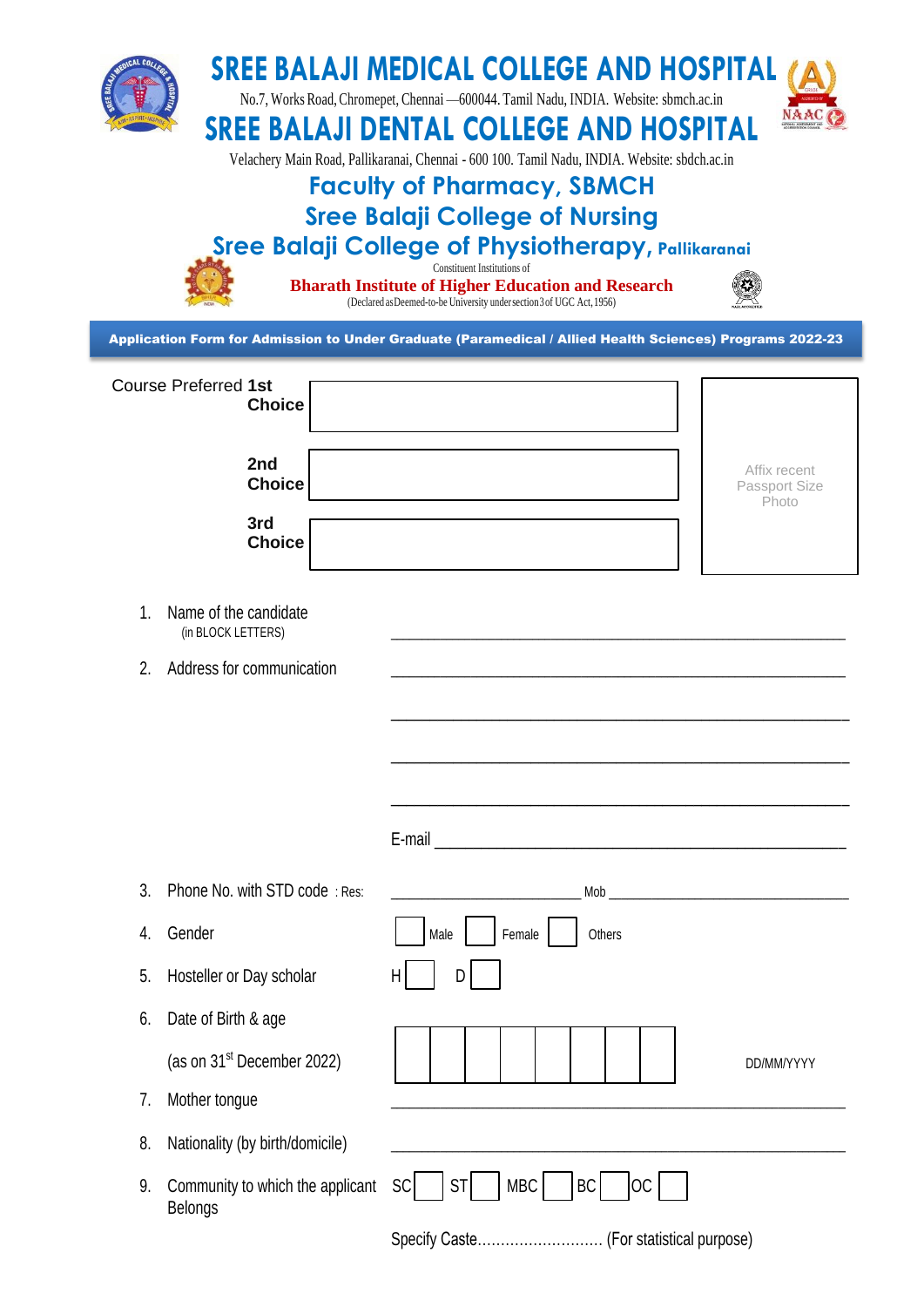| 11. Name of (a) Father/Guardian                            |                                                             |
|------------------------------------------------------------|-------------------------------------------------------------|
| (b) Mother                                                 |                                                             |
| <b>Permanent Address:</b>                                  |                                                             |
|                                                            |                                                             |
|                                                            |                                                             |
|                                                            |                                                             |
|                                                            |                                                             |
| Phone No. with STD code: Res:                              |                                                             |
| Occupation of Parent / Guardian                            |                                                             |
|                                                            |                                                             |
| 12. Qualifying examination passed<br>(HSC/CBSE/ICSE/Other) | <u> 1989 - Johann Stoff, amerikansk politiker (d. 1989)</u> |
| Month & Year of Passing                                    |                                                             |
| <b>Register Number</b>                                     |                                                             |
| Medium of Instruction                                      |                                                             |

List the name of the schools studied during the last 4 years:

| Year | Name of the school | <b>District</b> | <b>State</b> |
|------|--------------------|-----------------|--------------|
|      |                    |                 |              |
|      |                    |                 |              |
|      |                    |                 |              |
|      |                    |                 |              |
|      |                    |                 |              |
|      |                    |                 |              |
|      |                    |                 |              |
|      |                    |                 |              |

# 13. Marks obtained in the qualifying examination (enclosed self-attested photo copy of the marks sheet)

| Subject                      | <b>Marks Obtained</b> | Maximum marks | Minimum marks for pass |
|------------------------------|-----------------------|---------------|------------------------|
| English                      |                       |               |                        |
| Physics (P)                  |                       |               |                        |
| Chemistry (C)                |                       |               |                        |
| Biology (B)*<br>/ Equivalent |                       |               |                        |
| Botany*                      |                       |               |                        |
| Zoology*                     |                       |               |                        |
| Mathematics**                |                       |               |                        |

Fill the column as applicable – either 'Biology' or 'Botany and Zoology'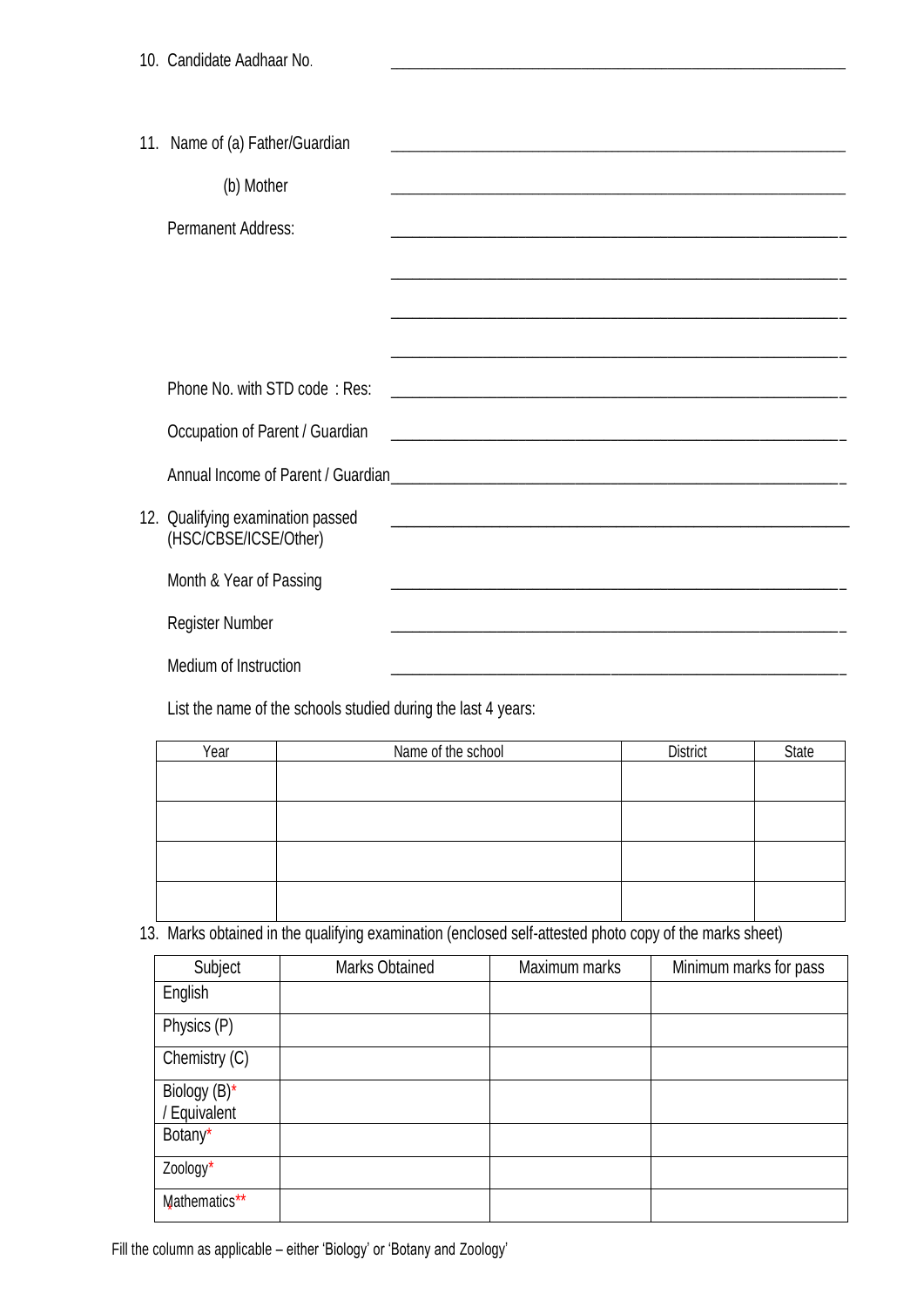## **Declaration**

|--|--|--|

……………………………………………………………………. hereby solemnly declare that the information furnished and

the statements given in the application form and enclosures are true, correct and complete.

Place:

Date:

Signature of the candidate Signature of the parent/guardian

### **Note:**

- a) Copies of the mark sheets, certificates and the photography in the application shall be self-attested by the candidate. All originals for which attested copies are enclosed in the application must be produced for verification at the time of counseling.
- b) The candidate should ensure that correct marks are furnished by him/her in the application form. Upon scrutiny of his/her marks, if the marks furnished by him/her in the application form are found to be incorrect or false then,
	- 1. He/she will forfeit the admission and the fees paid will not be refunded under any circumstances
	- 2. Legal action will be taken against him/her for furnishing false marks
- c) Application with incomplete details will not be considered for admission
- d) The University will not be held responsible for any postal delay or loss in transit or for incorrect address given by the candidates.

Filled in application form shall be submitted / sent to: **The Registrar Office, Sree Balaji Medical College and Hospital, BIHER, No.7, Works Road, Chromepet, Chennai – 600 044. Tamil Nadu, INDIA.**

The Schedule of Entrance Examination / Interview will be updated in the website: [www.sbmch.ac.in](http://www.sbmch.ac.in/)

#### Filling the application form **Counseling Instructions**

1. The application form should be filled in BLOCK LETTERS in the candidate's own handwriting using blue/black pen.

2. Affix recent color photography in the space provided in the application form.

3. Completed application form should be sent to:

**The Registrar Office, Sree Balaji Medical College and Hospital, BIHER No.7, Works Road, Chromepet, Chennai – 600 044. Tamil Nadu, INDIA.**

4. Incomplete application forms will be summarily rejected.

5. Candidates must retain a photocopy of application form for future reference.

The candidates will be called for online / offline counseling in the order of merit based on the marks secured In the qualifying examination. The prescribed fee and the following original documents with one set of photocopies shall be produced at the time of counseling for admission.

- Marks sheet of HSC/CBSE/ICSE/Other  $(10^{th}, 11^{th}$ &  $12^{th}$ )
- Transfer Certificate from the institution last studied
- Conduct Certificate from the institution last studied
- Proof of date of birth / Birth Certificate
- Community Certificate
- Migration Certificate (if necessary)
- 2 passport size photographs
- Aadhaar card (photo copy) / any other Government issued ID card.